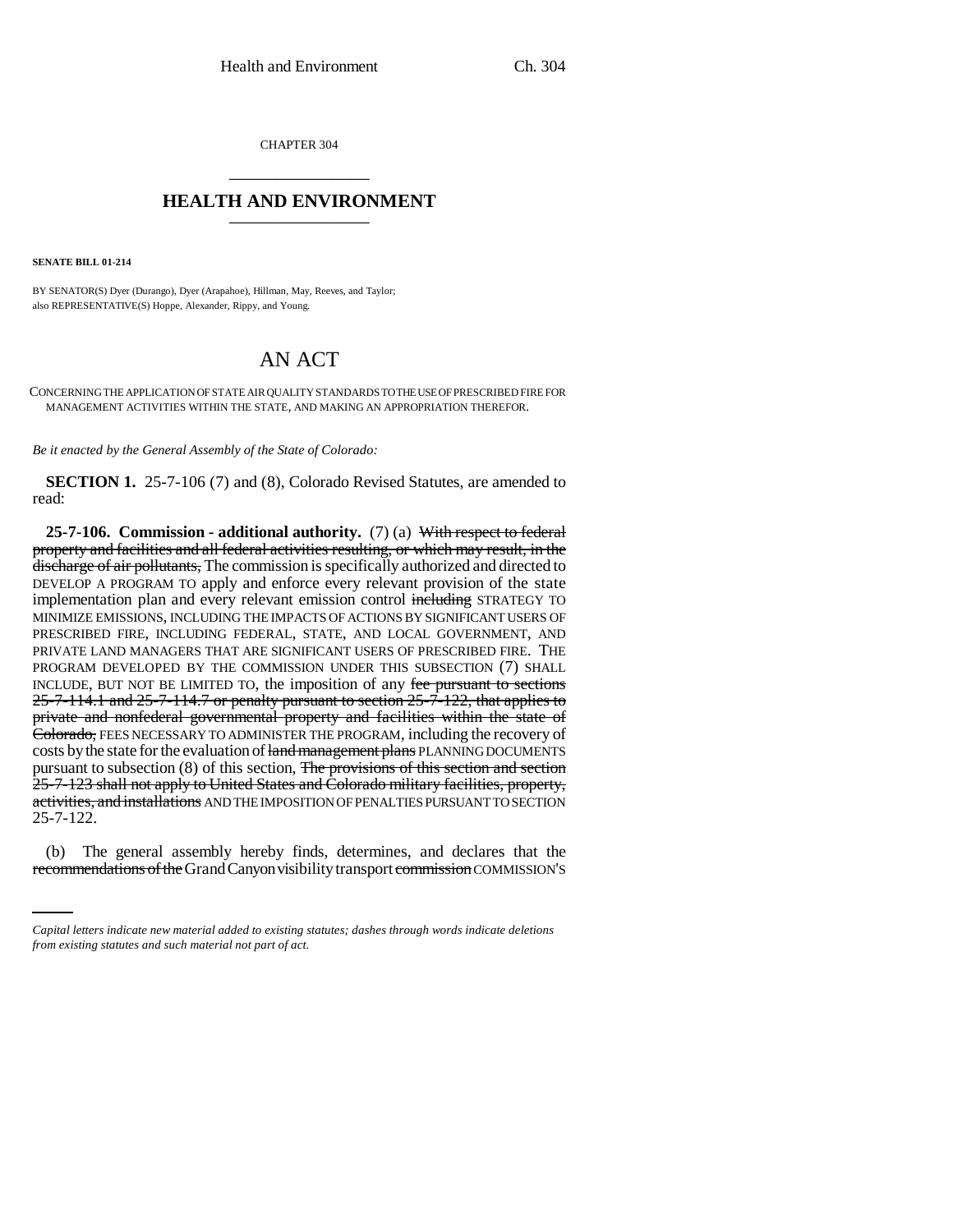## Ch. 304 Health and Environment

RECOMMENDATIONS for improving western vistas REPORT identified natural THE EMISSIONS FROM FIRE, BOTH WILDFIRE and prescribed fires, as having LIKELY TO HAVE the single greatest impact on visibility at class I areas through the year 2040. and that other THE EMISSIONS FROM FIRE, BOTH WILDFIRE AND PRESCRIBED FIRE, ARE AN IMPORTANT EPISODIC CONTRIBUTOR TO VISIBILITY IMPAIRING AEROSOLS. THE GRAND CANYON VISIBILITY TRANSPORT COMMISSION REPORT IDENTIFIED THAT significant amounts of visibility impairment result from activities on federal lands, from mobile sources, and from Mexico.

(c) The only major source of visibility impairment GENERAL ASSEMBLY FURTHER FINDS, DETERMINES, AND DECLARES THAT EMISSIONS FROM GRASSLAND AND FOREST FIRES HAVE SUBSTANTIAL EPISODIC IMPACTS ON AMBIENT AIR QUALITY THROUGHOUT THE STATE AND ARE A MAJOR SOURCE OF VISIBILITY IMPAIRMENT over which this state has jurisdiction but has not yet developed a comprehensive program to reduce such impairment. is the emissions from activities managed by federal land management agencies; therefore,

(d) THE GENERAL ASSEMBLY FURTHER FINDS, DETERMINES, AND DECLARES THAT THE STANDARD IN ITS STATEMENT OF LEGISLATIVE PURPOSE IN SECTION 25-7-102 OF THE "COLORADO AIR POLLUTION PREVENTION AND CONTROL ACT" REQUIRING THE USE OF ALL PRACTICAL METHODS THAT ARE TECHNOLOGICALLY FEASIBLE AND ECONOMICALLY REASONABLE SO AS TO REDUCE, PREVENT, AND CONTROL AIR POLLUTION IS AN APPROPRIATE STANDARD TO APPLY IN RELATION TO AIR POLLUTION EMISSIONS RESULTING FROM THE USE OF PRESCRIBED FIRE IN GRASSLAND AND FOREST MANAGEMENT.

(e) This subsection  $(7)$  is AND SUBSECTION  $(8)$  OF THIS SECTION ARE adopted pursuant to section 118 of the federal act and shall be construed to exercise the full extent of the state's authority as granted by the provisions of said federal act. with regard to pollution coming from federal facilities. The general assembly further finds, determines, and declares that The federal government, as the only landowner of its size in the state and the only landowner in the state other than the state government itself that routinely prepares comprehensive land management plans involving the clearing of forest undergrowth by MANAGEMENT OF GRASSLAND AND FOREST LANDS USING PRESCRIBED fire, is appropriately subject to the requirements of this section pertaining to review and approval of land management plans PLANNING DOCUMENTS.

(f) PERSONS OWNING OR MANAGING LARGE PARCELS OF LAND WHO SIGNIFICANTLY USE PRESCRIBED FIRE AS A GRASSLAND OR FOREST MANAGEMENT TOOL SHALL PREPARE PLANS ADDRESSING THE USE AND ROLE OF PRESCRIBED FIRE AND THE AIR QUALITY IMPACTS RESULTING THEREFROM, AND THAT SUCH PLANS ARE APPROPRIATELY SUBJECT TO THE REVIEW REQUIREMENTS OF THIS SECTION. The state, by reviewing federal land management THESE TYPES OF plans, can achieve significant progress towards cooperatively reducing emissions from those lands which THAT impact visibility in Colorado.

 $\overline{(e)}$  (g) As used in this subsection (7) and in subsection (8) of this section, the terms "federal property and facilities" and "federal activities" do not include property, facilities, or activities of nonfederal parties on federal lands. TERM "SIGNIFICANT USER OF PRESCRIBED FIRE" MEANS A FEDERAL, STATE, OR LOCAL AGENCY OR SIGNIFICANT MANAGEMENT UNIT THEREOF OR PERSON THAT COLLECTIVELY MANAGES OR OWNS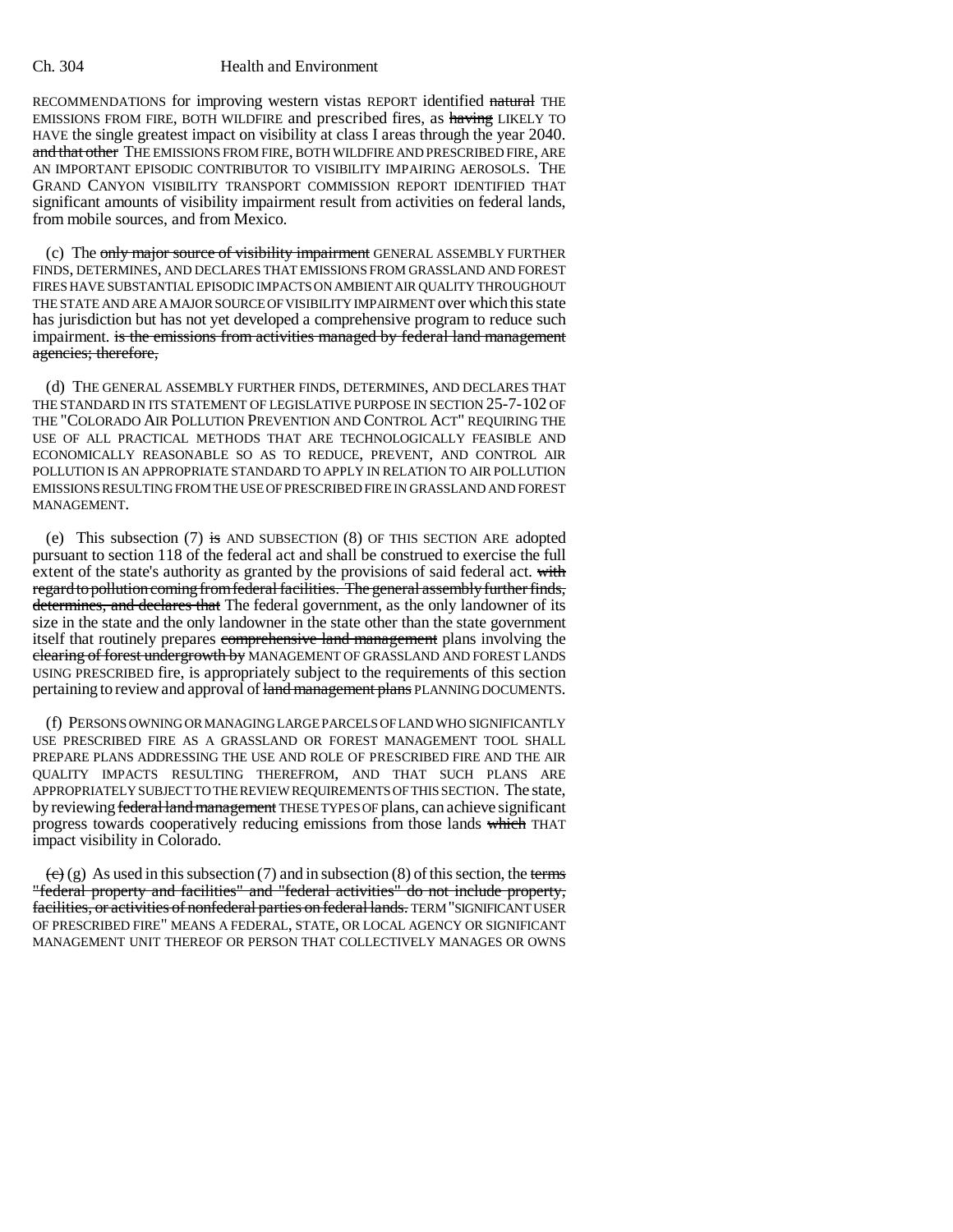Health and Environment Ch. 304

MORE THAN TEN THOUSAND ACRES OF GRASSLANDS OR FOREST LANDS WITHIN THE STATE OF COLORADO AND THAT USES PRESCRIBED FIRE. THE ADOPTION OF A FIRE MANAGEMENT PLAN BY A LOCAL OR COUNTY UNIT OF GOVERNMENT PURSUANT TO SECTION 30-11-124,C.R.S., DOES NOT CONSTITUTE MANAGEMENT FOR PURPOSES OF THIS SECTION UNLESS THE COUNTY OR LOCAL UNIT OF GOVERNMENT OWNS OR MANAGES MORE THAN TEN THOUSAND ACRES AND IS A SIGNIFICANT USER OF PRESCRIBED FIRE. "PRESCRIBED FIRE" MEANS FIRE THAT IS INTENTIONALLY USED FOR GRASSLAND OR FOREST MANAGEMENT, REGARDLESS OF WHETHER THE FIRE IS CAUSED BY NATURAL OR HUMAN SOURCES. PRESCRIBED FIRE DOES NOT INCLUDE OPEN BURNING IN THE COURSE OF AGRICULTURAL OPERATIONS AND DOES NOT INCLUDE OPEN BURNING FOR THE PURPOSE OF MAINTAINING WATER CONVEYANCE STRUCTURES, UNLESS THE COMMISSION ACTS PURSUANT TO SECTION 25-7-123. THE COMMISSION SHALL BY RULE EXEMPT FROM THE PROGRAM DEVELOPED PURSUANT TO THIS SUBSECTION (7) THOSE SOURCES THAT HAVE AN INSIGNIFICANT IMPACT ON VISIBILITY AND AIR QUALITY.

(8) (a) The commission, in exercising the powers conferred by subsection (7) of this section and this subsection (8), shall require all federal facilities, SIGNIFICANT USERS OF PRESCRIBED FIRE, including FEDERAL AGENCIES FOR activities directly conducted by or on behalf of federal agencies on federal lands, to minimize emissions using all available, practicable methods that are technologically feasible and economically reasonable in order to minimize the impact or reduce the potential for such impact on both the attainment and maintenance of national ambient air quality standards and the achievement of federal and state visibility goals.

(b) (I) In order to ensure compliance with the requirements of paragraph (a) of this subsection (8), federal land managers with jurisdiction over federal properties and facilities within Colorado SIGNIFICANT USERS OF PRESCRIBED FIRE shall submit land management plans or equivalent planning documents to the commission. The commission shall then conduct a public hearing on those elements of the land management plan TO REVIEW EACH PLANNING DOCUMENT SUBMITTED relevant to achieving the goal of minimizing emissions AND IMPACTS as set forth in said paragraph (a) OF THIS SUBSECTION (8). ONLY ONE HEARING SHALL BE HELD FOR EACH PLANNING DOCUMENT. THE COMMISSION SHALL HOLD A HEARING AND COMPLETE ITS REVIEW OF THE PLANNING DOCUMENTS SUBMITTED BY ANY SIGNIFICANT USER OF PRESCRIBED FIRE WITHIN FORTY-FIVE DAYS OF THEIR RECEIPT BY THE COMMISSION, UNLESS OTHERWISE AGREED TO BY THE SIGNIFICANT USER OF PRESCRIBED FIRE.

(II) As used in this paragraph (b), "equivalent planning documents" means documents that summarize the elements of a land management plan that are relevant to the USE OF PRESCRIBED FIRE AS A GRASSLAND OR FOREST MANAGEMENT TOOL AND THE ASSOCIATED discharge or release of air pollution and THAT demonstrate how compliance with the state standard EXPRESSED IN SECTION 25-7-102 shall be achieved. "PLANNING DOCUMENTS" SHALL INCLUDE LAND MANAGEMENT PLANS OR A SUMMARY OF THE EQUIVALENT INFORMATION THAT EXPLAINS AND SUPPORTS THE LAND MANAGEMENT CRITERIA EVALUATED AND THE DECISION TO USE PRESCRIBED FIRE AS THE FUEL TREATMENT METHOD. PLANNING DOCUMENTS SHALL INCLUDE A DISCUSSION OF THE ALTERNATIVES CONSIDERED AND A DISCUSSION OF HOW PRESCRIBED FIRE, IF SELECTED, MINIMIZES THE RISK OF WILDFIRE.

(III) The commission shall have discretion to adopt rules governing the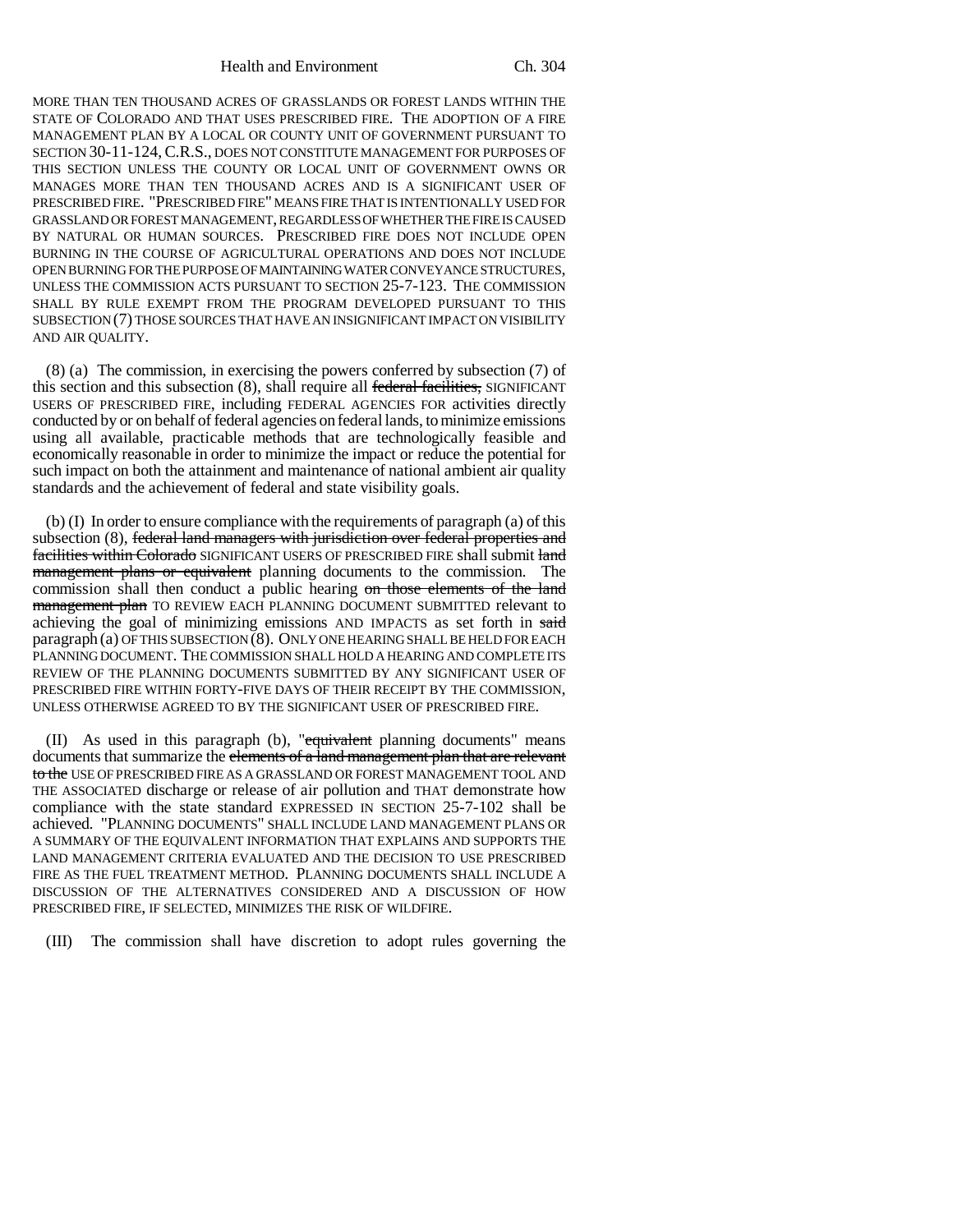## Ch. 304 Health and Environment

resubmission of land management plans or equivalent planning documents to prevent such plans from becoming outdated.

(c) Following a public hearing, the commission shall comment and make recommendations to the federal land manager SIGNIFICANT USER OF PRESCRIBED FIRE regarding any changes to elements of the land management plan relating to the discharge or release of air pollutants that the commission finds necessary to comply with the state standard EXPRESSED IN SECTION 25-7-102.

**SECTION 2.** 25-7-114.7 (2) (a) (III), Colorado Revised Statutes, is amended to read:

**25-7-114.7. Emission fees - fund.** (2) (a) (III) Every owner or operator subject to the requirements of paying fees set forth in subparagraph  $(I)$  of this paragraph  $(a)$ shall also pay a processing fee for the costs of processing any application other than an air pollution emission notice under this article. Every SIGNIFICANT USER OF PRESCRIBED FIRE, INCLUDING federal facility FACILITIES, submitting a land management plan or an equivalent planning document to the commission pursuant to section 25-7-106 (8) (b) shall pay a fee for costs of evaluating such documents. The division shall assess a fee for work it performs up to a maximum of thirty hours at a rate of fifty dollars per hour. If the division requires more than thirty hours to process the application or evaluate the land management plan or equivalent PRESCRIBED FIRE-RELATED PLANNING documents, the fee paid by the applicant shall not exceed one thousand five hundred dollars, unless the division has informed the source that the respective billings may exceed one thousand five hundred dollars and has provided the source with an estimate of what the actual charges may be prior to commencing the work.

**SECTION 3.** 25-7-123 (1) (b) and (1) (c), Colorado Revised Statutes, are amended to read:

**25-7-123. Open burning - penalties.** (1) (b) Open burning in the course of agricultural operations may be regulated only where the absence of regulations would substantially impede the commission in carrying out the objectives of this article. In adopting any program applicable to agricultural operations, the commission shall take into consideration the necessity of conducting open burning. For purposes of this section, "agricultural operations" does not include GRASSLAND, forest, management or habitat management activities of federal or state land managers and such SIGNIFICANT USERS OF PRESCRIBED FIRE CONDUCTED ON LANDS THE PRIMARY PURPOSE OF WHICH IS NONAGRICULTURAL, UNLESS A PERSON ASSERTS AND THE COMMISSION FINDS THAT THE ABSENCE OF REGULATION WOULD SUBSTANTIALLY IMPEDE THE OBJECTIVES OF THIS ARTICLE. SUCH activities shall be deemed "commercial purposes" within the meaning of paragraph (b) of subsection (3) of this section.

(c) No permit shall be issued by the division pursuant to paragraph (a) of subsection (2) of this section after  $\frac{1}{2001}$ , JULY 1, 2002, unless such permit is consistent with the comments and recommendations of the commission concerning the land management plan or equivalent planning document, as defined in section  $25-7-106$  (8) (b) (II), applicable to the area to be burned; except that permit conditions may be excluded from a permit if a federal land manager asserts